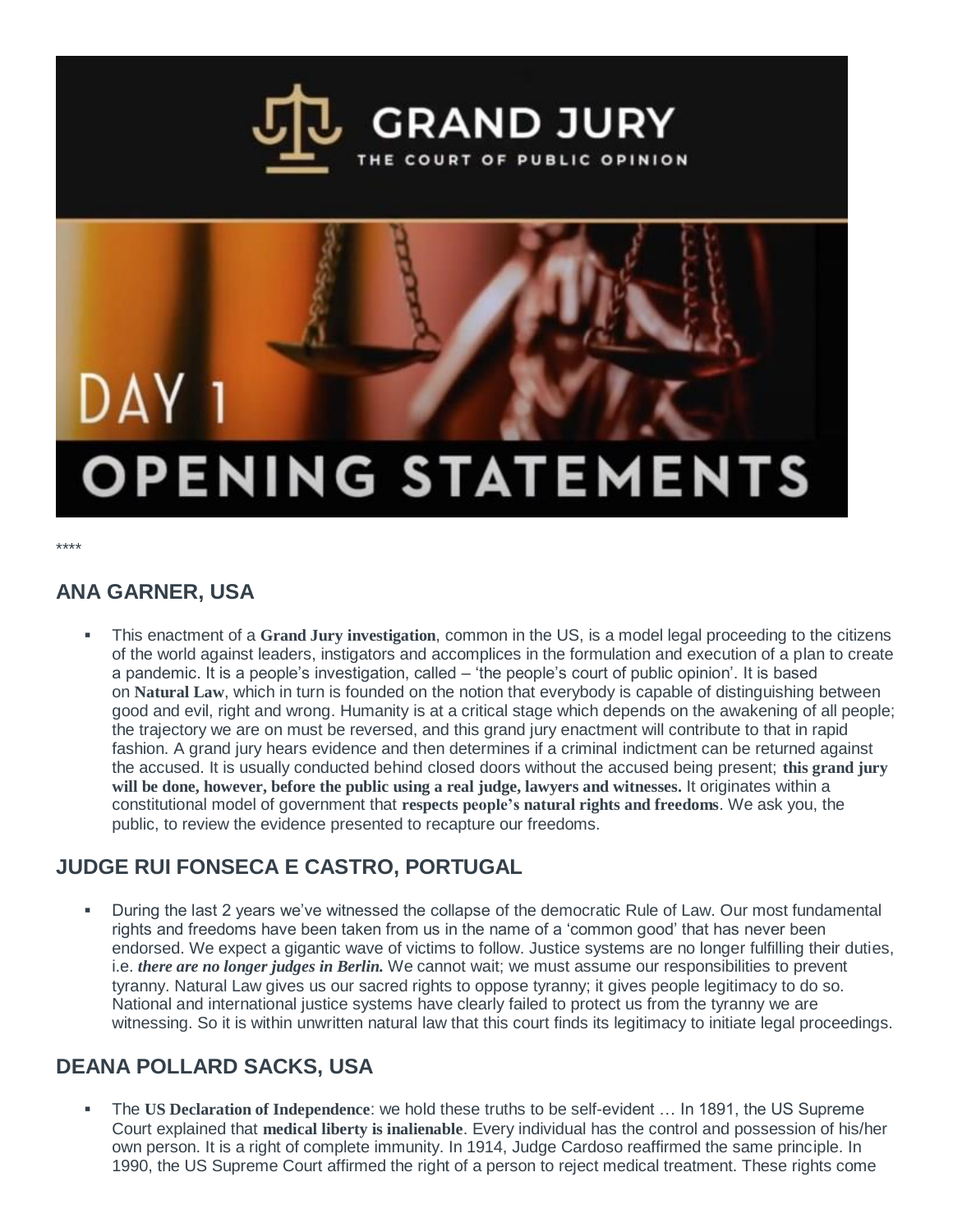out of English Common Law. Anglo-American law begins with assumption that a **person has full selfdetermination**, is a master of his/her own body and may reject medical treatment. So how can our govts push an untested medical treatment on us without our consent, putting our livelihoods at risk? **Jacobsen vs. Massachussetts** is the case the US government is relying on. This case actually does not support vaccine mandates. In 1902 hundreds of millions were killed in a smallpox pandemic, with a 30% death rate. Massachusetts passed a law that said you had an option to get vaccinated or pay a \$5 fine. Jacobsen contested both these options: he paid his fine and demanded his money back. The smallpox vaccine had been used for 100 years and had been used extensively. After researching its efficacy and utility, the court determined that Jacobsen should NOT get a refund. The ruling in this case was based on Jacobsen's right to have, and an acknowledgement of, totally free mobility in his non-vaccinated state. This ruling does not support today's vaccine mandates. Covid, unlike smallpox in 1902, has killed a fraction of 1%, so the public risk element is not there. Further, the Covid vaccines are not actually vaccines. The smallpox vaccines did prevent transmission; today's experimental treatments don't, and we don't know the long-term effects. Finally, Jacobsen's punishment was a \$150 equivalent sum in today's terms. Today, people are losing their homes, livelihoods and college education. There is simply no comparison. So why haven't the Covid vaccine mandates been declared unconstitutional? (She goes onto explain the importance of the **Liberty Clause** which grants the public their medical freedoms, and it is under this clause that the vaccines can be declared unconstitutional.) The nature of today's Covid vaccines vs. vaccines of the past is a critical point.



#### **REINER FUELLMICH**

 This case involves the most heinous crimes against humanity under the guise of a pandemic. Despite the seeming complexity of the evidence, there are just 4 sets of relevant facts: 1. there has only been a **pandemic of testing**, not a real corona virus pandemic, which has been fuelled by a psychological operation designed to create mass panic on an ongoing basis globally. This is a long-planned agenda; the swine flu was its unsuccessful precursor 12 years ago. It has been cooked up by psychopaths who seek to gain full control over the people of the world they hate. They are using our govts and the media, both of which they own, to convey their panic propaganda. 2. The virus can be treated safely with **other treatments** such as vitamins and off-label ivermectin, HCQ, etc. But these methods were banned in order to get everyone injected with what will be shown to be ineffective, dangerous and even lethal injections. 3. The **swine flu of 12 years ago** turned out to be a mild flu, but they changed the definition of a pandemic in order to classify it as such before they created panic. This was their first attempt at creating a pandemic. This was done in part to divert attention from their fraudulent financial activities at the time (the Lehman collapse). The same intention exists behind this pandemic, too. We didn't pay close attention around the time of the Lehman collapse, but it turned out they had been plundering and looting our coffers for decades. We would also have seen that our governments were no longer our governments. They have been taken over by the **World Economic Forum** and the leaders they create through the **Young Global Leaders program** as early as 1992. Merkel and Gates were 2 of their first graduates. These financial crimes went unpunished by our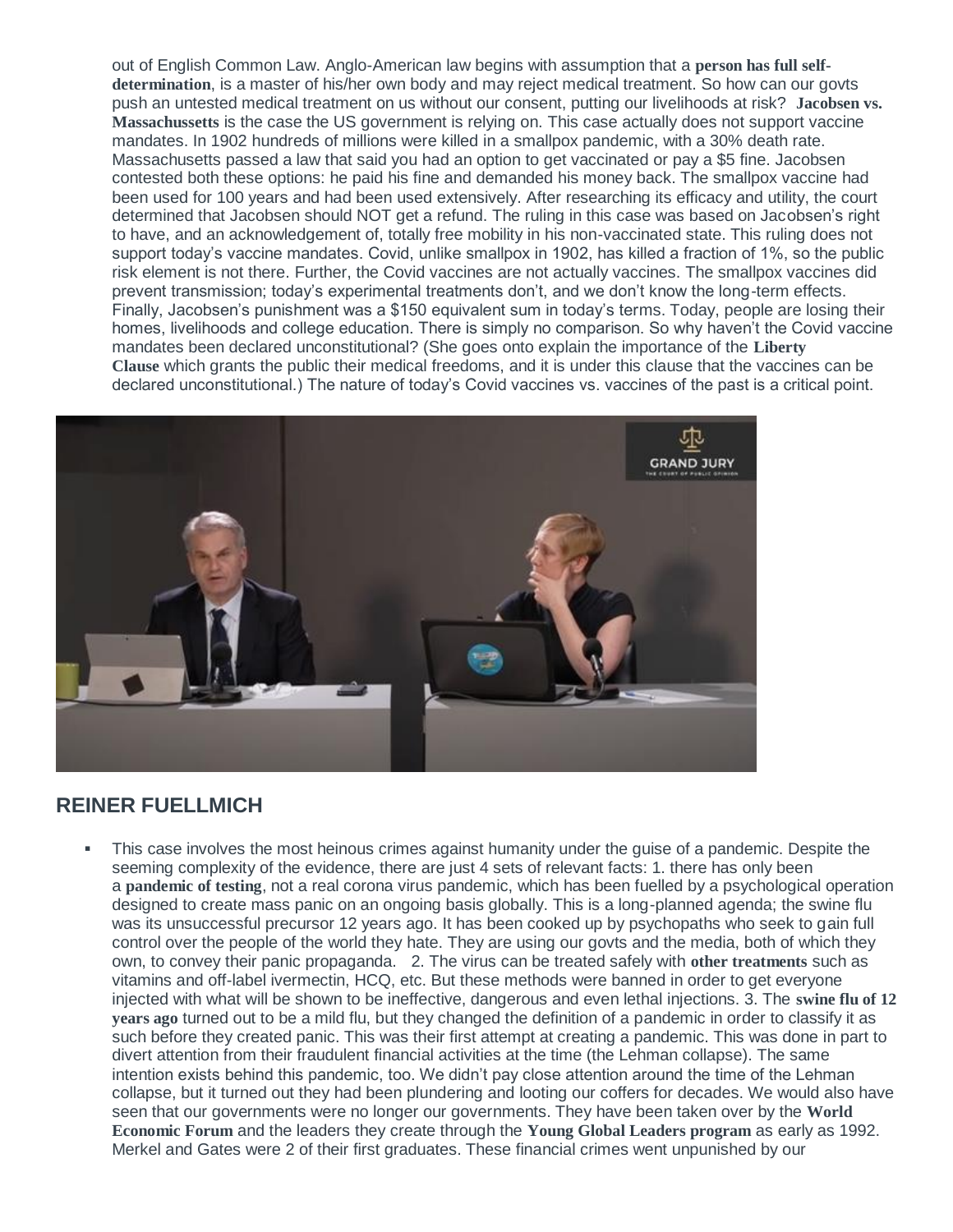governments because they are aiding and abetting them. 4. The other side aims to take full and **complete control** over all of us, which includes destruction and take over of all small business activity to the benefit of major corporations. This also requires **population control** through DNA manipulation, and massive reduction of the population. mRNA experimental injections assist in this. But they also require the deliberate **destruction of our democracy,** the rule of law and the destruction of our institutions so as to create chaos. Ultimately, we should agree to losing our national and cultural identities, and instead **accept a one world government under the UN**, which is now under the control of them and the WEF. Digital passports are required which completely monitor all our activity; one digital currency will be used and issued by one bank – theirs. There are 6 figures involved: Christian Drosten, Anthony Fauci, Tedros (WHO), Bill Gates, Blackrock, and Pfizer. This case is about a long-planned agenda by an ultra-rich group of people and their financial mafia based in the City of London and Wall St. to use a pseudo-pandemic as a guise to obtaining full control while we **are distracted.** This group has been using various platforms on which to discuss their agenda, but the most important one is the WEF's. The WEF was created in 1971 by a then 33-year old **Klaus Schwab**. Its members are 1,000 global corporations with \$5 billion in annual sales. **Since 1992, they have presented their own group of political leaders to the world.** Merkel and Gates were among the first, then Sebastian Kurz, Justin Trudeau, Jacinda Ardern, Emmanuel Macron and many more. **This Davos clique promotes the shifting** of the world's assets to this group so that in 2030, ordinary people will 'own nothing and be happy' under their **one world govt and single digital currency,** along with a drastic reduction in the world's population, and the manipulation of the remaining population's DNA all the way into **transhumanism**. The pandemic was the way into this scenario, which had been planned going back to 2001, called **Operation Dark Winter**. Then the **Rockefeller Foundation** did another rehearsal in 2010 called **Operation Lockstep**. Finally, there was Event 201 in 2019, sponsored by Johns Hopkins, the Gates Foundation, the WEF and the Rockefeller Foundation. A week from now we will be calling on a range of witnesses (he names them) to testify about the historical and geopolitical background to what we are confronted with. They will also explain how **a pandemic of international concern was created when they had almost no cases, based on the lie of 'asymptomatic transmission' and the PCR test that cannot detect illness.** (He continues to name witnesses that will be called.) It will be shown that the virus is no more dangerous than the common flu, and that the PCR test, which cannot detect illness, was the basis for ALL anti-Covid measures, including the dangerous vaccines. Our immune systems were capable of dealing with this virus; there was no excess mortality anywhere until the injections started. There were no cases in early 2020, but they needed them in order to declare an international health emergency. **This declaration of cases was based on false positive results and nothing else.** (More expert witnesses are listed.) They will tell us that we were witnessing a banning of safe treatments from the start, and an introduction of treatments that constitute medical malpractice (Remdesivir, intubation, Midazolam). (More witnesses are named) They will show us that **while the virus mortality rate was exceedingly low, the shots have been causing up to a 40% mortality rate since September 2021,** and that certain batches constitute an experiment in lethal doses by the vaccine makers. The next group of witnesses will explain how we were brought to the lockdown phase, the mask mandates, social distancing, etc. up to the ineffective yet dangerous vaccines. And how **our acquiescence was contrived** through a gigantic psychological operation involving the MSM and our politicians. The next witnesses will explain the **intentional destruction of our economies and a controlled crash of said economies**, in order to introduce one world bank, etc. The final group of witnesses will explain how the other side's agenda involves **population control and eugenics.**

#### **ANA GARNER again, on the PCR test**

 Basis of pandemic was a lie produced by our governments simultaneously. The Big Lie is based on the PCR test, producing a case-demic. **It is a genetic manufacturing technology that looks for specific bits of genetic code, that is all. It is not a diagnostic tool for active infection.** Drosten knew this, yet it's been used to create panic and compliance. The WHO recommended excessive cycle thresholds beyond industry standards, that produce almost 100% of false positive rates (97% in fact). **So only 3% may be sick but we don't know why because the test can't tell us.** Inflated case and death numbers have been manufactured. From this came all the draconian, destructive anti-Covid measures. Vaccine passports are next, to lock down the planet and put people in quarantine camps. Corruption in the system has enabled this. The end goals in Gates' words are to vaccinate everyone on the planet with experimental gene-altering shots. What is the definition of a case? It is usually someone who is actually sick, not simply a false-positive test result. PCR testing should only be done on sick patients along with other indicators like clinical symptoms. So we've been testing healthy people in large numbers. The major health institutions have all recognized this. Drosten has shown he was aware of the test's limitations. **The test has only been good for creating worldwide panic. Death numbers due to Covid – based on a PCR test – therefore need to be reviewed.** This fear has resulted in institutionalized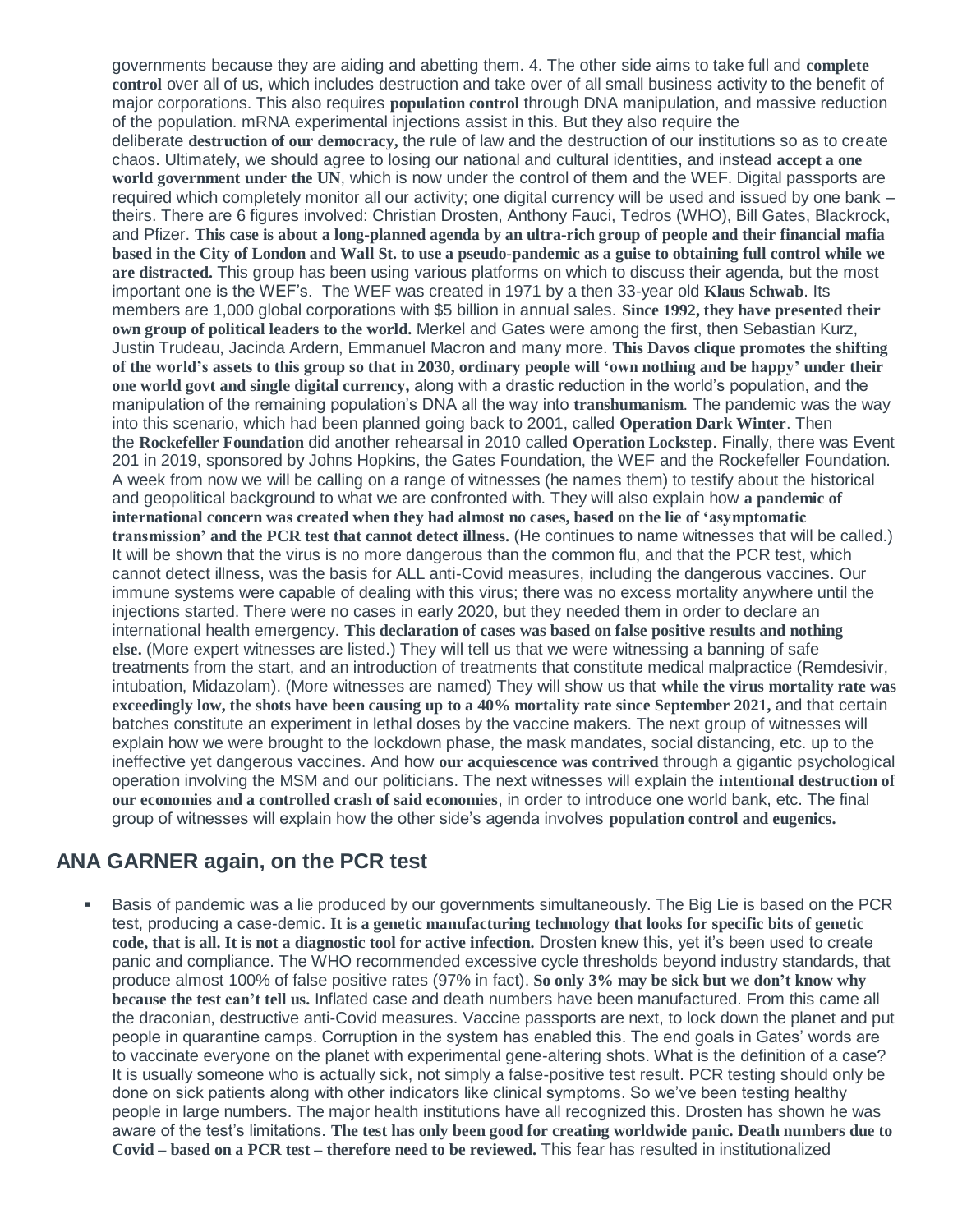discrimination of people who refuse the injection. **The legal evidence of intent and knowledge is in present in the related FDA materials but they're designed to confuse the reader, even lawyers.** There is plentiful evidence of fraud and malfeasance throughout the Covid regime. The panic has been created to make the vaccine the only way out, to thus grant emergency authorization of the vaccines, which will then appear on **childhood vaccine schedules.** This is what is coming next.

### **DJIPALI OJHA, INDIA**

 March 2020 – we were caught unawares as a pandemic was announced. Then unheard-of measures were announced such as closing borders, social distancing, etc. Every country then went along with the same response. Media was relied upon for our information. We were told there was 'no known cures', yet some doctors were treating people with their own protocols of existing, re-purposed drugs and supplements. Then the major health authorities came out against this despite the fact that lives were being saved. **In India there** is a rich tradition of alternative medicines, which is enshrined in a government ministry. Doctors in these **traditions were treating the virus successfully.** When the 'vaccines' were rolled out, talk about treating the virus naturally was shut down. Doctors were ridiculed or fired. This was a red flag. The Emergency Use Authorization is only granted when there are no other treatments available, but this was not the case. In India, certain states such as Uttar Pradesh stood out for their successful treatment using ivermectin, but this information has been suppressed by those with vaccine interests. Scientific debate has been quashed. It's clear that the vaccine has been pushed as the only solution. **In India, the vaccine manufacturers have NO immunity from damage resulting from their products. Two cases claiming significant monetary compensation have already been filed by parents who have lost their child following vaccination.** (She gives case details.) Several similar cases will be filed across India in the near future. The vaccines cannot be justified as 'vaccines' as they do not function like them in terms of prevention and transmission. Informed consent: all legal articles of the existing bioethics convention (2005) around obtaining informed consent of people receiving the vaccines have been breached. (She reads out legal articles relating to free and informed consent and human dignity.) She also cites a Scottish case relating to medical freedom. Further, **there have been no sustained scientific debates on effective treatments, nor have their been clinical trials conducted to determine their efficacy by those who are responsible for designing and implementing public health measures.** Natural immunity has simply been denied. Big Tech has contributed to this censorship. Drugs with an established safety profile are ignored while new drugs with no safety history are rolled out as safe and effective. The data surrounding drug and vaccine safety has been censored.

## **DEXTER REINEFELDT, SOUTH AFRICA**

 What is the **noblest cause** (he quotes Thomas Payne)? This has been **exploited** throughout the pandemic to advance their agenda of total control and dominance over an unsuspecting population, and how they have violated people's constitutional rights. **They have used the slogan of 'following the science' in pursuing the socalled 'common good'.** We must ask: what is the true nature of the SARS CoV 2 virus? It is not a novel virus as they say; its composition is considerably like that of SARS CoV 1. Second, are there alternative treatments available to treat it? Yes, there are; these are successful. Third and finally, what is the survival rate of the Covid-19 illness? Computerized statistical models and forecasts have been used to instill fear on this topic, but in reality, the survival rate is very high indeed. Seasonal flu has a higher mortality rate than Covid-19. So why did we pursue these anti-Covid measures? An **incriminating statement Peter Daszak made to Fauci** is cited, showing the true agenda, involving financial gain for certain parties. Only Big Pharma and Big Tech is benefitting financially from this, to the detriment of small business everywhere. People have been coerced and blackmailed during the pandemic, using a carrot and stick approach. Vaccination mandates have violated people's rights. Dr. Robert Malone has warned us about the vaccines and the **dangers of mRNA technology**; adenovirus-based vaccines also carry grave risks. All are being imposed on healthy people who face no risks from the virus. The following concepts have had their definitions changed so as to suit the pandemic narrative: 'pandemic', 'herd immunity', 'vaccine', and 'natural immunity'. **These definitions were all altered to fit the defendants' premeditated, intentional criminal offence – crimes against humanity.** These definitions have not followed established epidemiological practice. He considers the concept of 'astroturfing' to help answer how so many people fell for this false narrative. **This is a PLANdemic, not a pandemic.**